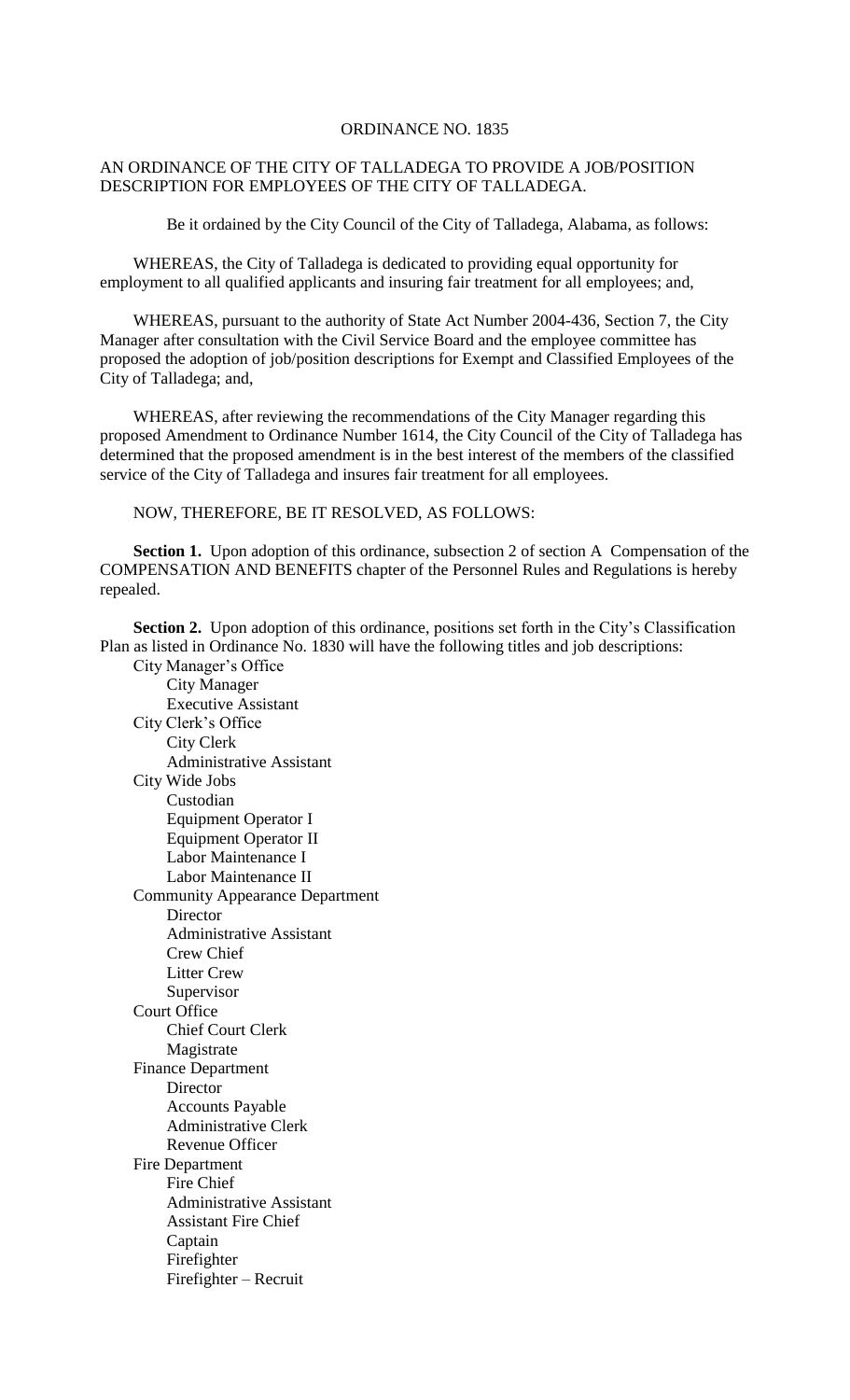Lieutenant Sergeant Human Resources Department **Director** Human Resources Assistant Library Library Director Business Manager Library Aide Library Assistant I/ IT Library Assistant I Library Assistant II Municipal Services Director Building Inspector City Planner Code Enforcement Purchasing Agent Parks and Recreation Department **Director** Athletics Coordinator Center – Nutrition Manager Driver Transportation Maintenance Superintendent Program Coordinator Program Manage, Aquatics and Senior Citizen Programs Recreation Center Associate Recreation Aide Police Department Chief Administrative Assistant Captain – Investigations Captain – Operators Lieutenant - Patrol Lieutenant – Training Police Officer Police Recruit Receptionist Sergeant – Administrative Sergeant – Patrol System Administration/ Grant Coordinator Task Force Agent Warrants Clerk Public Works Department **Director** Administrative Coordinator Animal Facility Manager Animal Facility Technician Head Mechanic Mechanic Superintendent Water and Sewer Department **Director** Administrative Clerk Billing Clerk Construction and Maintenance Crew Chief Construction and Maintenance Supervisor Construction and Maintenance Worker I Construction and Maintenance Worker II Customer Service Supervisor Customer Service Worker I Customer Service Worker II